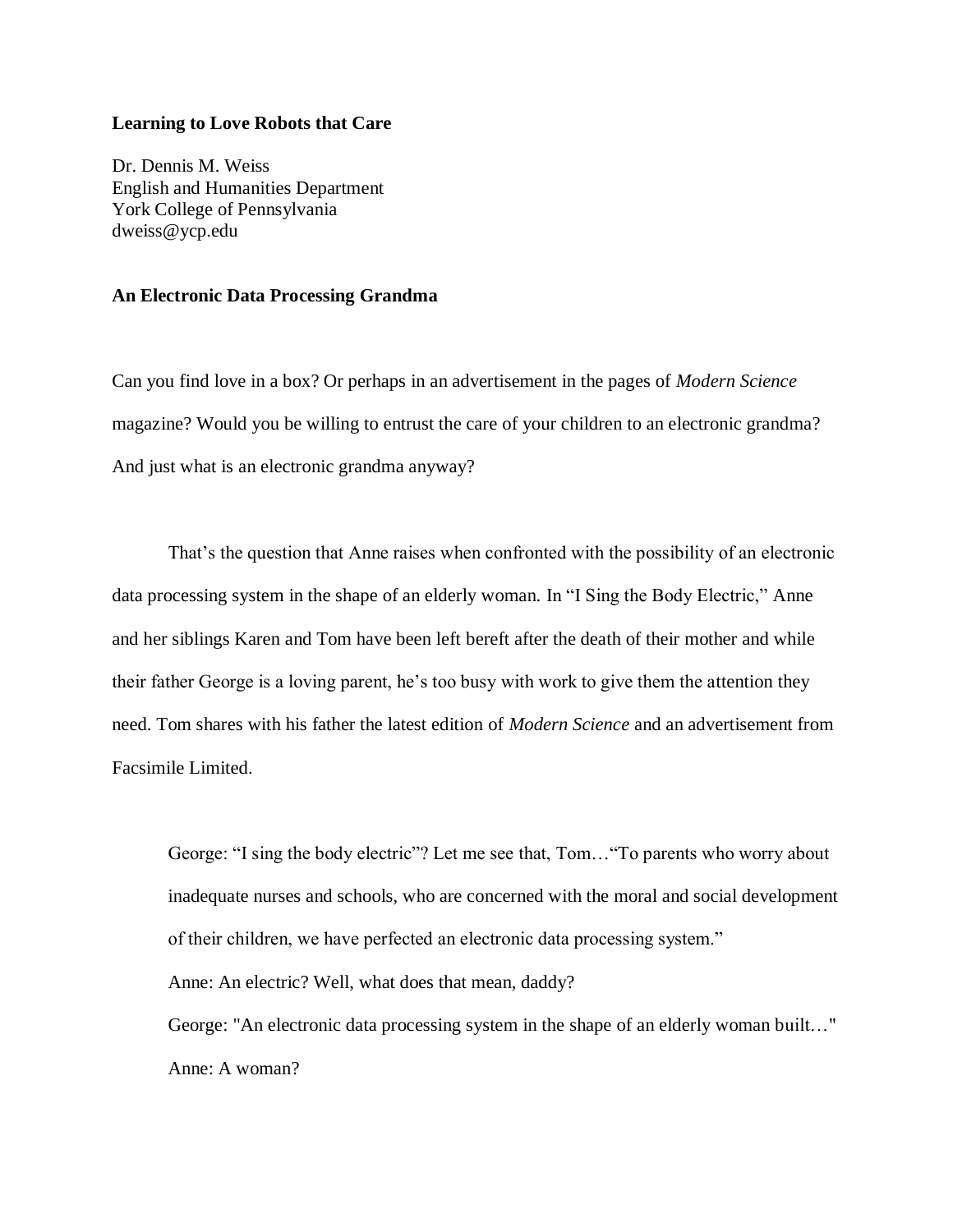George: Yeah. Sort of a robot. "…a woman built with precision. With the incredible ability of giving loving supervision to your family."

Anne: Can they build a machine like a human?

George: I don't know.

Anne: It doesn't…it doesn't sound so good.

George, Anne, and her siblings are confronted with a dilemma that has only gotten more pressing since the Ray Bradbury-authored Twilight Zone episode aired in 1962. Does leaving your children entrusted to the care of an electronic grandma sound "not so good"? Today's harried, over-worked parents might be thinking the same thing as Anne, but this doesn't always stop them from handing over their smart phones to their crying children, or maybe even asking Alexa to entertain the rowdy kids. Or perhaps they're contemplating buying a Paro for their elderly and ailing parents. Described as "an advanced interactive robot developed by AIST, a leading Japanese industrial automation pioneer," Paro is a robotic baby seal designed to help soothe and comfort patients with Alzheimer's and dementia. As Amy Harmon noted in a *New York Times* article on the use of Paro in nursing homes, these devices are "adding fuel to science" fiction fantasies of machines that people can relate to as well as rely on. And they are adding a personal dimension to a debate over what human responsibilities machines should, and should not, be allowed to undertake." 1 (Harmon 2010).

**"It doesn't…doesn't sound so good."**

 $\overline{a}$ 

<sup>1</sup> Harmon, A. A Soft Spot for Circuitry. *New York Times*, July 4, 2010, page A1.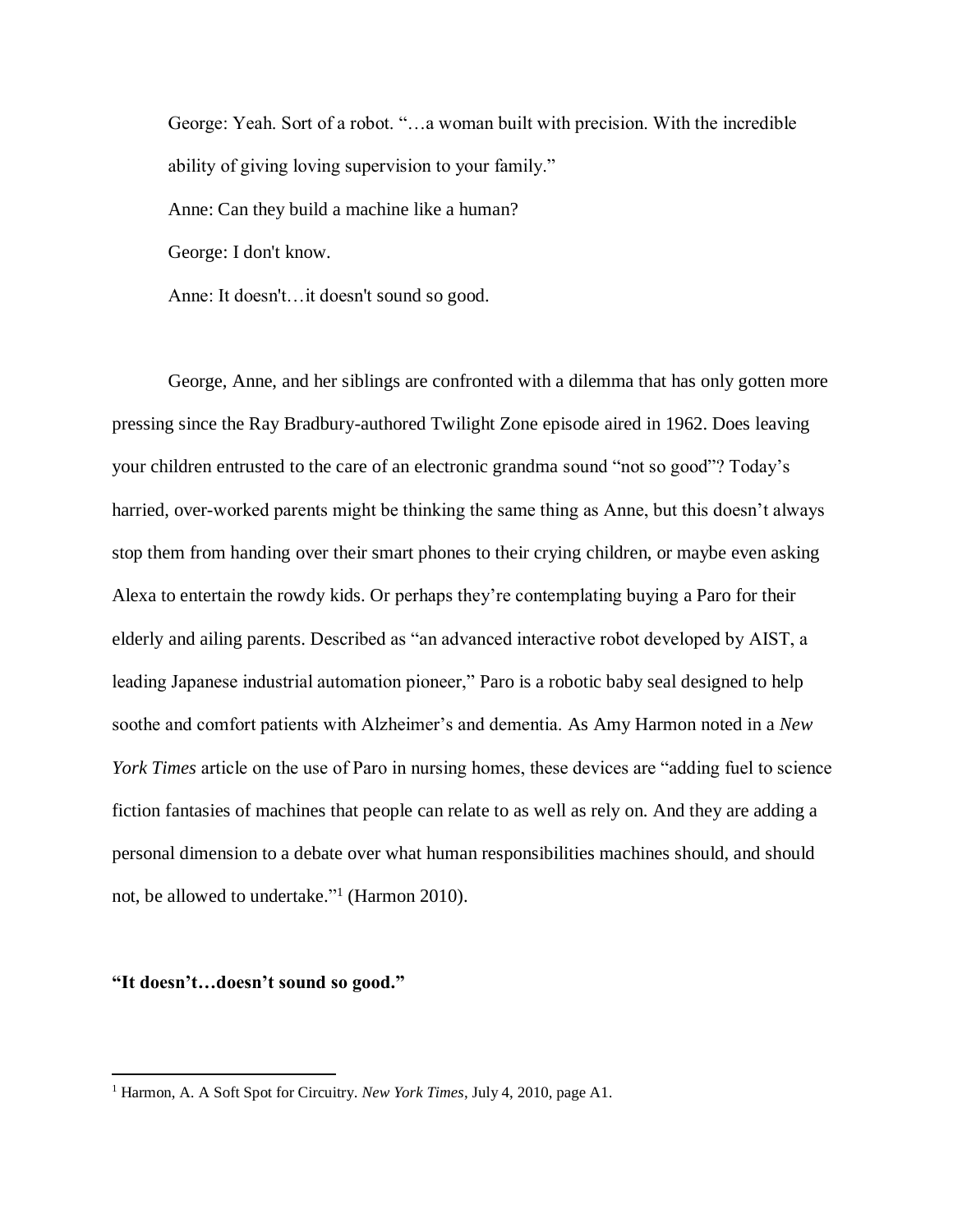Technology theorist Sherry Turkle calls such devices "relational artifacts." They are machines that display behaviors that make people feel as though they are dealing with sentient creatures that care about their presence, relational robots built with psychologies and needs of their own. As Turkle notes, they call forth the human desire for communication, connection, and nurturance. These days, we are surrounded by a virtual flood of such relational artifacts, from Furbies, Aibos, and Tamagotchis, to robotic dogs, humanoid robots such as Cog, Kismet, BINA48, and, yes, even a Japanese therapeutic seal. And then of course there is Alexa, Siri, and "hey, Google" to attend to us and care for our needs.

Magazines such as *The New Yorker* and *Wired* feature articles about robots that care and embracing intimacy with androids, raising difficult and potentially troubling questions about how we should respond to the growing recognition that our social lives are increasingly mediated by technical artifacts in which the boundary human and thing is disappearing. Our television shows and movies, too, are populated with story lines in which sociable robots come to care for us and assuage our loneliness, from AMC's *Humans* to Jake Schreier's *Robot & Frank* (2012), and Charlie Brooker's *Black Mirror*, one of who's most entrancing episodes, "Be Right Back," features a bereaved woman using her dead boyfriend's social media feed to order up a replica. Should we be concerned? Do you share Anne's trepidation, "It doesn't…doesn't sound so good"?

Robert and Linda Sparrow think we should be concerned. In "In the hands of machines? The future of aged care," they argue that "not only is it misguided to believe that robots could offer care or companionship to older persons but that the desire to place them in these roles may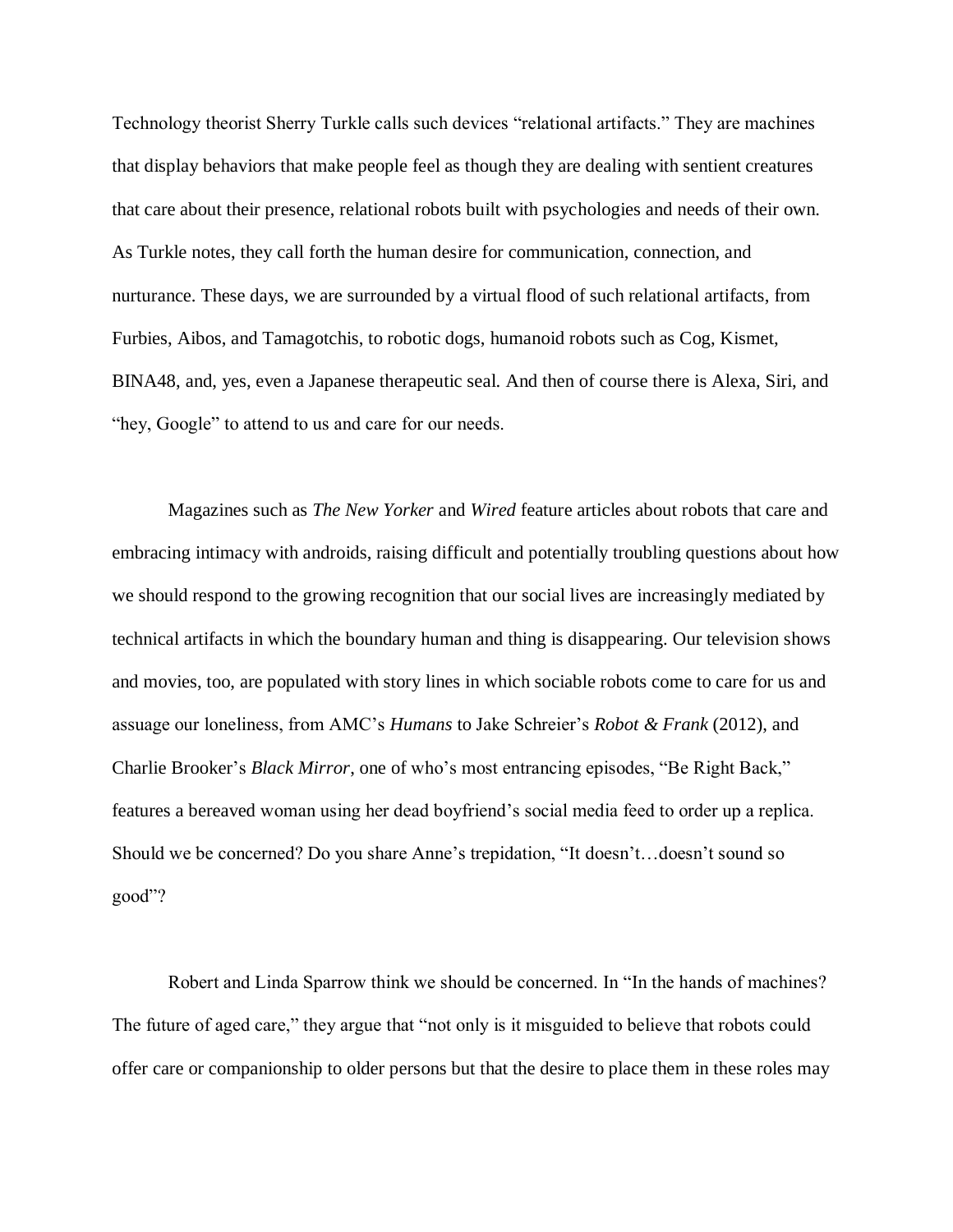actually be unethical."<sup>2</sup> Alternatively, in "How I Learned to Love the Robot," Dutch philosopher of technology Mark Coeckelbergh spins a fictional scenario straight out of *The Twilight Zone* in which Grandpa's care is administered by a retinue of robotic helpers including CareCap, Robodog, and NanoCare. He concludes that our evolving human-robot relations demand that we change our attitudes and embrace the future of robots that care.<sup>3</sup>

While our love affair with the relational artifacts and sociable robots populating our lives may be relatively new, these themes were regularly explored in *The Twilight Zone* more than fifty years ago. Before the first relational artifact ever showed up on the scene—that would be Eliza, a computerized psychotherapist created in 1964 by Joseph Weizenbaum—Rod Serling and crew were contemplating a future in which we fell in love with robots and electronic grandmas. *The Twilight Zone* was prescient in raising questions that have become more pressing today as our technologies evolve and it offers an instructive take on the complex issues raised by robots that care for us.

#### **Robots in the Land of the Lonely**

 $\overline{a}$ 

<sup>2</sup> Robert Sparrow and Linda Sparrow. "In the hands of machines? The future of aged care." *Minds and Machines*. (Volume 16, 2006), pp. 141 – 161.

<sup>3</sup> Mark Coeckelbergh, How I learned to Love the Robot: Capabilities, Information Technologies, and Elderly Care. In *The Capability Approach, Technology and Design*, edited by I. Oosterlaken and J. van den Hoven. Dordrecht: Springer: 2012), pp. 77-86.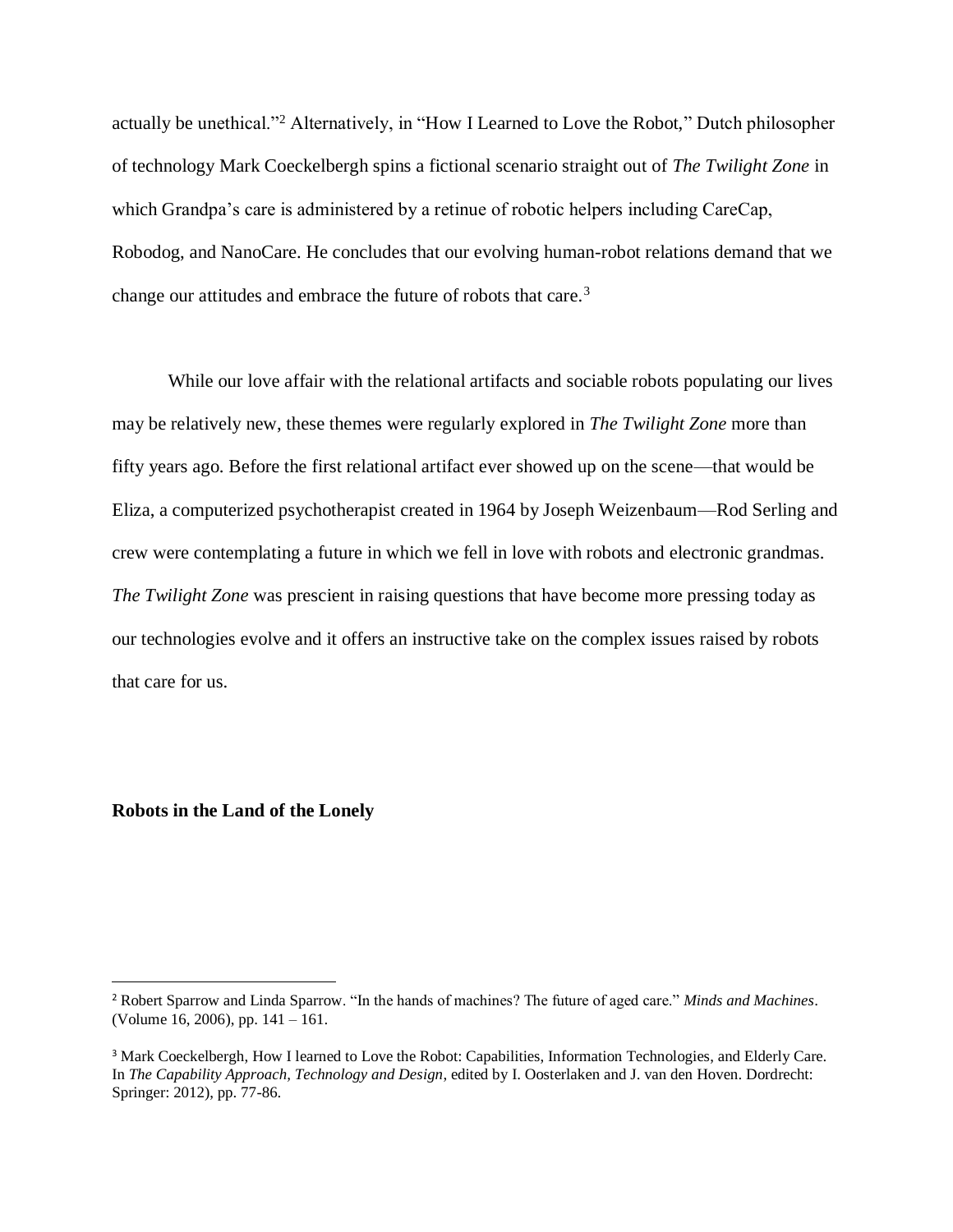This debate was in fact central to the very first episode of *The Twilight Zone* to go before the cameras, the 1959 episode "The Lonely," in which James A. Corry is in his fourth year of a 50 year sentence of solitary confinement on an arid asteroid nine million miles from Earth. And he's profoundly lonely. The captain of a supply ship, Allenby, has tried to alleviate Corry's loneliness by bringing him books, playing cards, the parts to an antique automobile, but these have provided only temporary solace. He's a man dying of loneliness, Serling tell us.

But then on one supply run Allenby secretly brings him something entirely different: Alicia, a robot built in the form of a woman. The manual that accompanies Alicia states that "physiologically and psychologically she is a human being with a set of emotions and a memory track. The ability to reason, to think and to speak." Initially Corry is repulsed by Alicia and feels revulsion at this thing, exclaiming that he doesn't need a machine, comparing her to his antique automobile: "You're just like this heap. A hunk of metal with arms and legs instead of wheels. But this heap doesn't mock me the way you do. It doesn't look at me with make-believe eyes or talk to me with make-believe voice."

Finally, in a heated exchange with Alicia, Corry roughly rejects her, throws her to the ground, and is seemingly intent upon striking her. Whereupon she cries and exclaims that she can feel loneliness too. Alicia at this moment steps out of the category of thing or object and becomes a relational artifact, a more engaging and engaged artifact than Corry's antique automobile has ever been. Overcome, Corry reaches out to Alicia, beginning a strange relationship with her that lasts eleven months. As he notes in his journal, "It's difficult to write down what has been the sum total of this very strange and bizarre relationship. Is it man and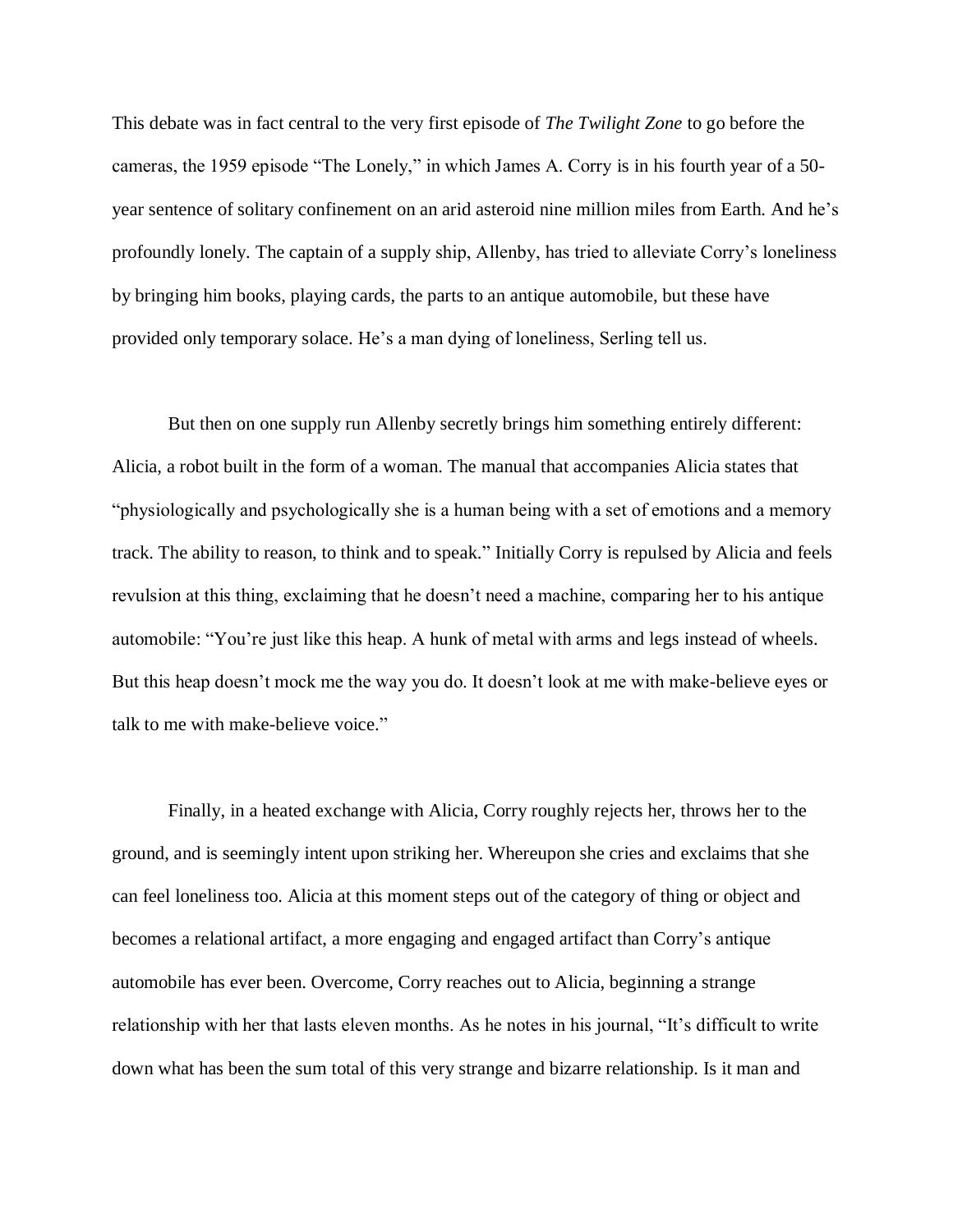woman, or man and machine? I don't really know myself.…I'm not lonely anymore. Each day can now be lived with. I love Alicia. Nothing else matters." The story takes a dark turn, though, when Allenby returns with news of Corry's pardon. Corry's to be brought home but he can only take 14 pounds back with him aboard the spaceship. When Corry refuses to abandon Alicia spoiler alert—Allenby shoots her (it?) in the face and as Alicia crumples to the ground Corry is shocked to see the wires and vacuum tubes now exposed behind her shot-off face. And thus the debate over relational artifacts, once endearingly broached, is brought to a violent conclusion. As Corry heads to Allenby's rocket ship and back to Earth, Allenby suggests it was all a nightmare.

**Captain Allenby:** Come on, Corry. Time to go home….It's all behind you. It's like a bad dream, a nightmare. When you wake up you'll be back on Earth. You'll be home. **James A. Corry:** Home?

**Captain Allenby:** That's right. All you're leaving behind is loneliness.

**James A. Corry:** I must remember that. I must remember to keep that in mind.

# **Finding Solace in the Arms of a Robot?**

Already in 1959 *The Twilight Zone* recognizes that in an advanced technological age we human beings, facing the existential crisis of our loneliness and solitude, will turn not to one another but to our technical artifacts for solace. Behind the conflict between Corry, with his love for Alicia and his lack of concern over whether she is a woman or a machine, and Allenby, who is willing to engage in violence to prove his point that Alicia is a mere thing, is a fundamental conflict over how to understand the role of relational artifacts in our lives, a conflict that if anything is more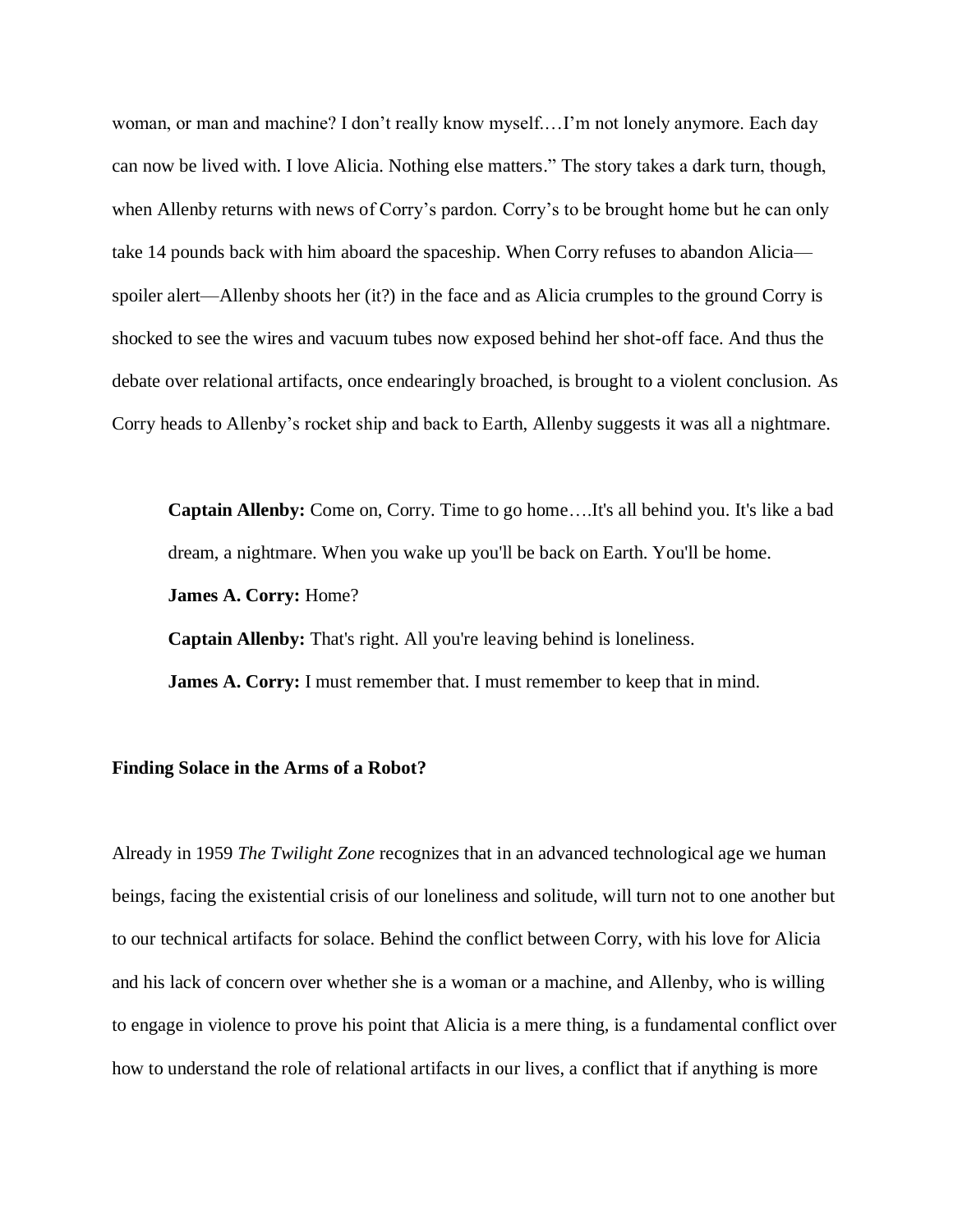pointed today. On the one hand, Alicia may presage a society in which the authentically human has been replaced by simulations, in which our closest ties are to machines rather than other human beings, our loneliness is assuaged not by the company of others but by robot companions, and our sovereignty and autonomy over technology disappear. When Corry is initially confronted with Alicia, he's repulsed and throws her to the ground, comparing her to his antique automobile, arguing that she is a lie, a simulation, not authentically human. Alicia, though, begins to cry and engagingly plays on his human vulnerabilities and his desire for companionship and he is ultimately taken in by this simulation.

On the other hand, Alicia may be the vanguard of a new way of thinking about humantechnology relations, in which the boundaries between the two are made more permeable and we recognize that our congress with technology is an inherently human trait to be affirmed rather than denied. Maybe Corry comes to realize that his life is already inextricably intertwined with technology and that Alicia is simply the most recent and most obvious indication of this? After all, he's imprisoned for causing a death following an automobile accident. His prison is an arid and desiccated asteroid nine million miles from Earth. His imprisonment is enabled by a rocket ship that brings him daily rations and an antique automobile that helps him pass the time. He enjoys neither autonomy nor sovereignty. Perhaps his life is simply a metaphor for the entwinement of humans with their machines. So why not fall in love with a robotic companion and simply complete the circle?

But—on the third hand?—consider Corry's predicament once more. He's been imprisoned in solitary confinement on an asteroid millions of miles from home. He fears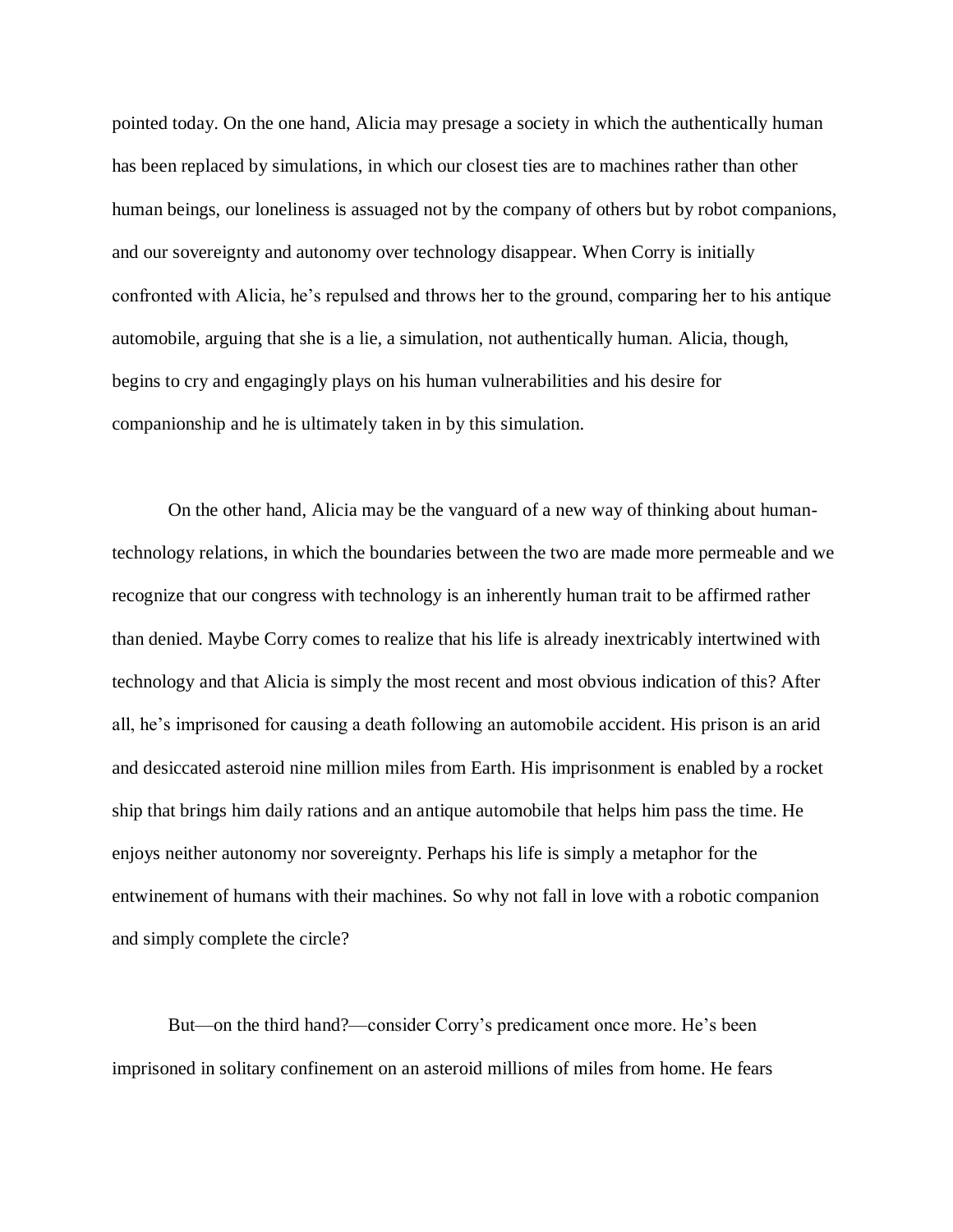becoming an object himself, an inanimate thing sitting in the sand. He's part of a culture that is both willing to objectify him as well as build and box up robotic companions for mass consumption. Why is there a factory building Alicias? What is her purpose? Are there other models of such sociable robots? What consumer need does Alicia fill? There's much we are not told about Alicia, including especially what has led a society to manufacture and sell these sociable robots. And we shouldn't forget the cultural and institutional context in which Corry's loneliness was produced. Alicia is the product of a culture that has chosen to maroon its subjects on a lonely asteroid in a cruel sci-fi vision of solitary confinement and then devise a technical fix for that loneliness by supplying them with robotic companions.

Let's not forget as well that Alicia is female, as our many of our own relational artifiacts. Alexa, Siri, Microsoft's Cortana—why is it that our relational artifacts and digital assistants are so often presumed to be female? Alicia arrives in a box, designed to fulfill Corry's needs—her first act is to serve him a glass of water. And when her services are no longer needed, she's (it's?) summarily shot in the head in a particularly violent act and left behind like all of Corry's other things. In the debate over whether Alicia is a mere thing or a human being, we can easily lose sight of the fact that Alicia is also a she, something she shares with Anne's electric grandma.

### **I Sing the Electric Body**

Loneliness and the lack of human connection is also a theme explored in "I Sing the Body Electric." Following her mother's death, Anne is, as her Aunt Nedra describes her, "more sickly and hostile every day." The kids are not thriving in the care of baby-sitters and nurses. They are,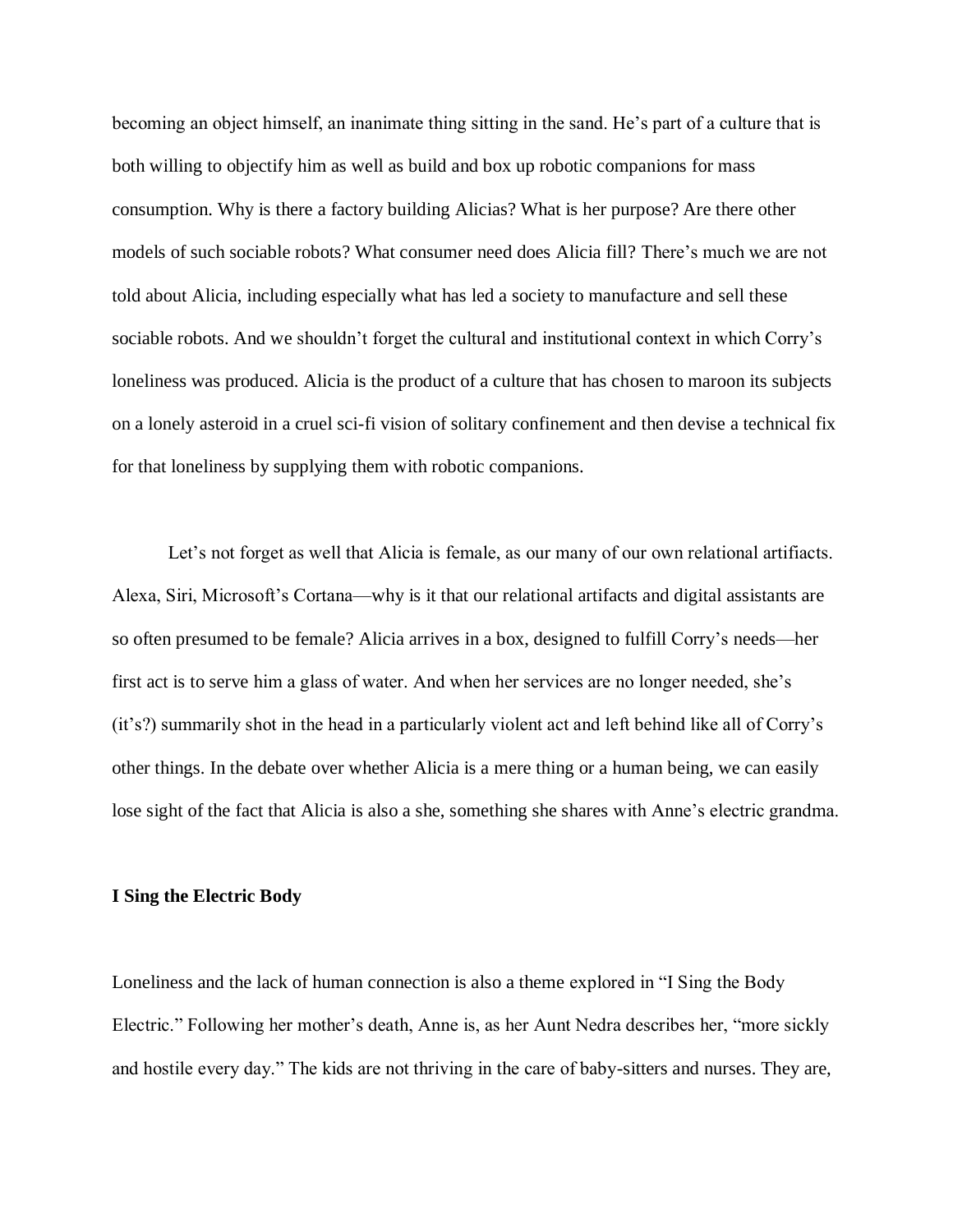Nedra says, "like little flotsam and jetsam," having no base or anchor. Fearing that Nedra means to take them away, Tom shares his latest issue of *Modern Science* with his father and they all pay a visit to the showroom of Facsimile Limited. While we learn nothing about Alicia's origins in "The Lonely," in "Electric" we watch as Tom and Karen pick out the various parts and pieces that are going to make up their electric grandma. As the salesman explains, "These are just the bits and pieces. Just the eyes, the lips, the limbs from which you will choose the elements which will become your, uh…grandmother." Tom is drawn to eyes that look like the brown aggies he plays marbles with and Karen wants a grandma with long hair.

Sometime later, a matronly looking woman shows up at the house and begins to entertain Tom and Karen. Grandma delights them by flying a kite and playing marbles. But Anne will have nothing to do with this robotic simulacrum taking the place of her dead mother. Like Corry, she initially rejects and spurns Grandma and calls her old junk. In one outburst, she exclaims,

I never wanted you here. It was them—father and Tom and Karen. They wanted you, but I didn't. They needed you, but I never needed you. You sit and you talk to her, and you eat the food she makes, and you make believe, father. That's what you do. You make believe as if it were a game. As if she were real. But she's not real. She's a machine. Nothing but an old machine!

Anne is angry that her mother has died and accuses her of having lied to her and left her. In her anger, she runs out into a road and oncoming traffic. Grandma saves her by pushing her out of the way from a van but ends up being struck herself. Just as the kids fear that Grandma has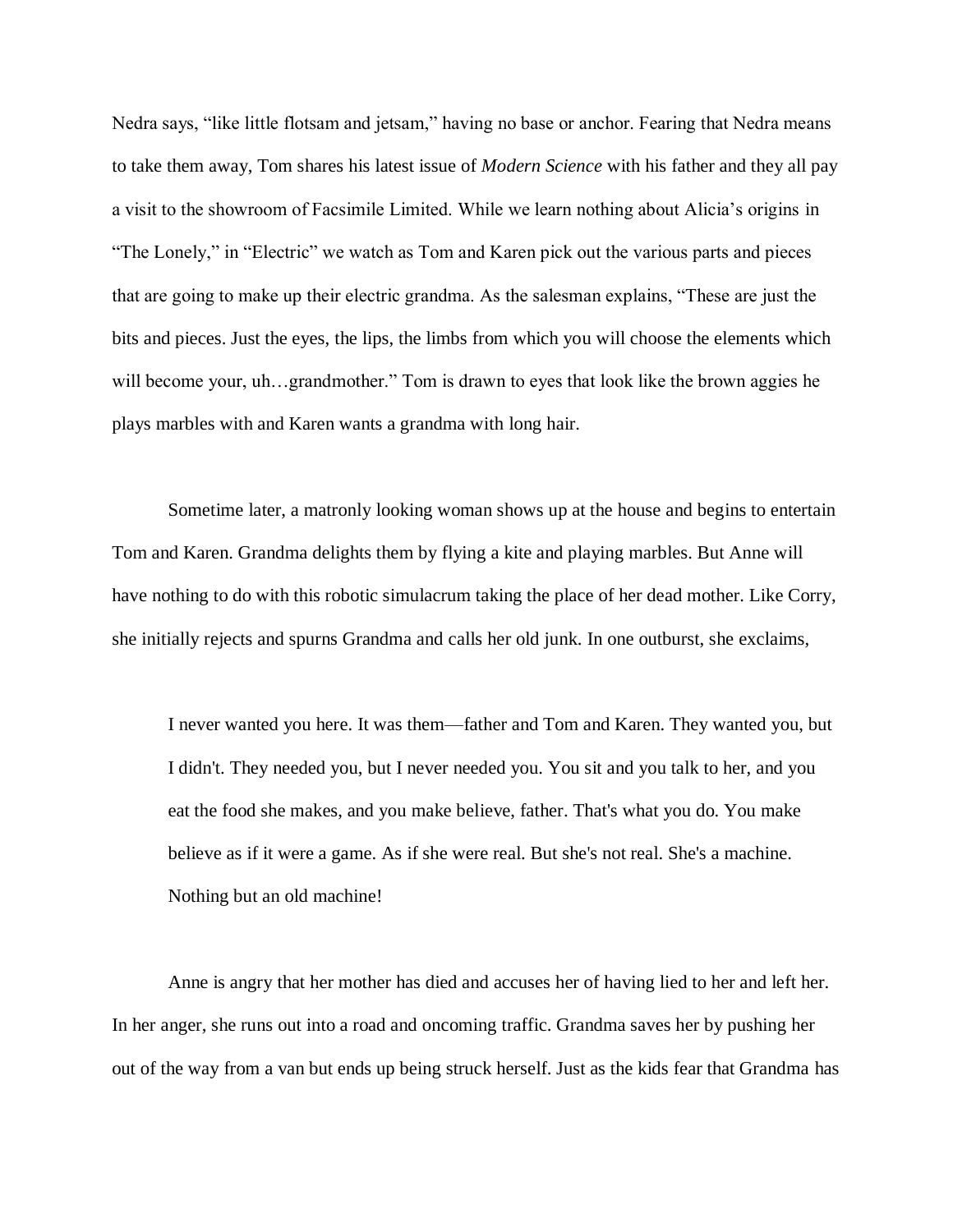died, she comes back to life and Anne is overcome with emotion, recognizing that Grandma won't die and won't leave her. It's at this moment, as Rod Serling informs us in a rare midepisode voiceover, that

…the wonderful electric grandmother moved into the lives of children and father. She became integral and important. She became the essence. As of this moment, they would never see lightning, never hear poetry read, never listen to foreign tongues without thinking of her. Everything they would ever see, hear, taste, feel would remind them of her. She was all life, and all life was wondrous, quick, electrical-like grandma.

At the episode's close, the kids are grown and heading off to college and Grandma is returning to Facsimile Limited where she'll talk to all the other mechanical grandmothers and share what she's learned and maybe be sent out to help raise another family or taken apart and redistributed.

# **Fable? Nightmare?**

Where "The Lonely" ended on the note of a nightmare with a violent death, "Electric" ends on a happier note. As Serling observes in the episode's closing voiceover: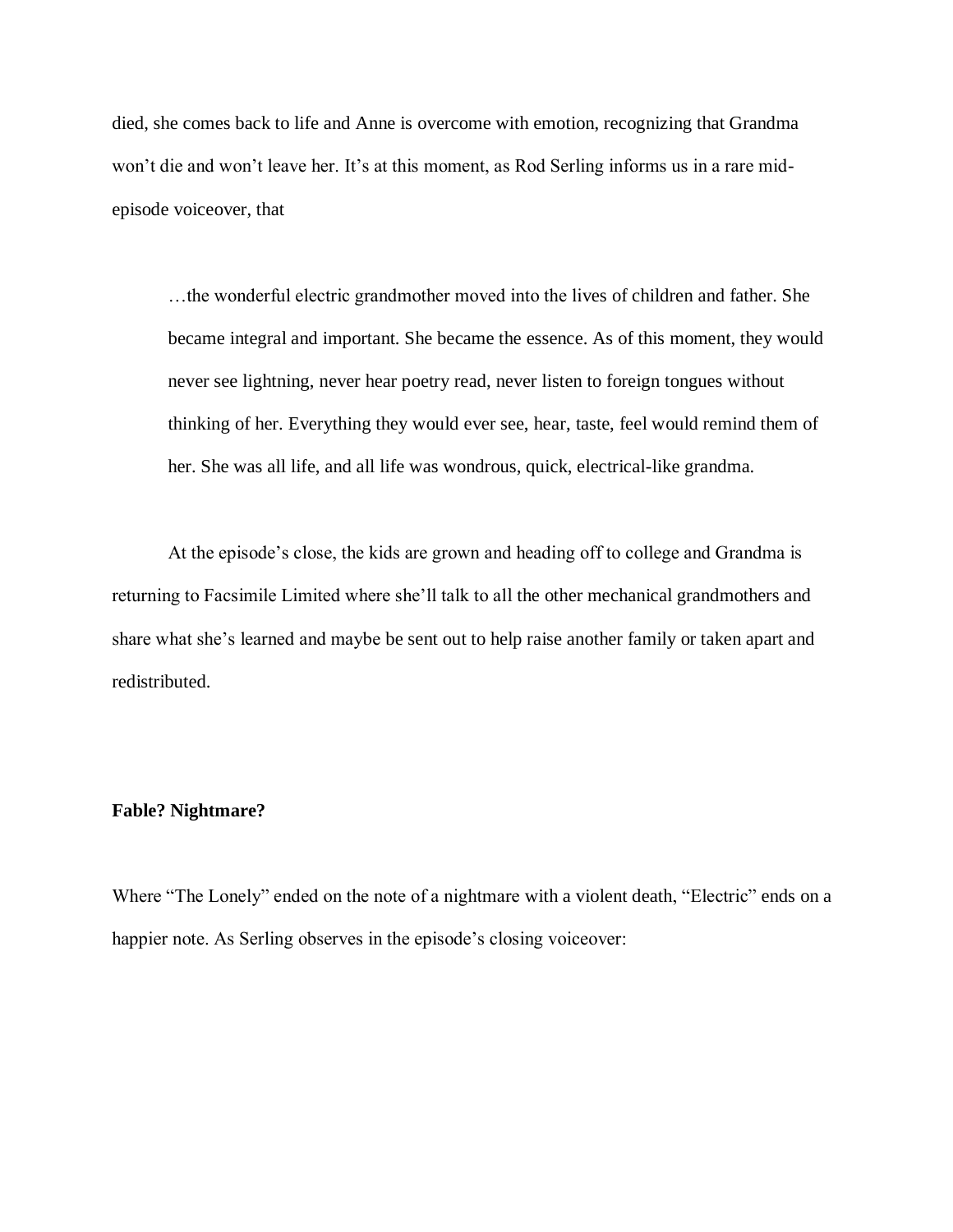"A fable? Most assuredly. But who's to say at some distant moment, there might be an assembly line producing a gentle product in the form of a grandmother, whose stock in trade is love. Fable? Sure. But who's to say?"

Has *The Twilight Zone* had second thoughts about the mistreatment of poor Alicia, shot in the face and abandoned on a dusty asteroid along with the rest of Mr. Corry's things? Grandma gets a happier send off from her charges and looks forward to hanging out with other robotic grandmas, shooting the breeze until she's called back into service. Should we embrace this warmhearted episode about an electric, data-processing care giver? Perhaps not. As in "The Lonely," maybe there are some darker implications to be explored.

While Alicia comes in a box with an owner's manual and Grandma comes strolling down a leafy, suburban street flying a kite and playing marbles, they're both still products, purchased at a factory, designed to fulfill consumer needs. We've seen that there are a lot of unanswered questions about just what consumer need Alicia fills. Grandma, we're told in Facsimile Limited's advertisement, is for parents who worry "about inadequate nurses and schools, who are concerned with the moral and social development of their children." But why are our parents so concerned about the development of their children? And if they are concerned, why are they turning to an assembly-line product in order to address those concerns?

"The Lonely" and "Electric" clearly tell different tales about our robot companions. Corry is alone and imprisoned on an arid asteroid while Anne and her siblings live in suburbia with a loving dad. But both Corry and Anne are imprisoned in a way in their loneliness and both